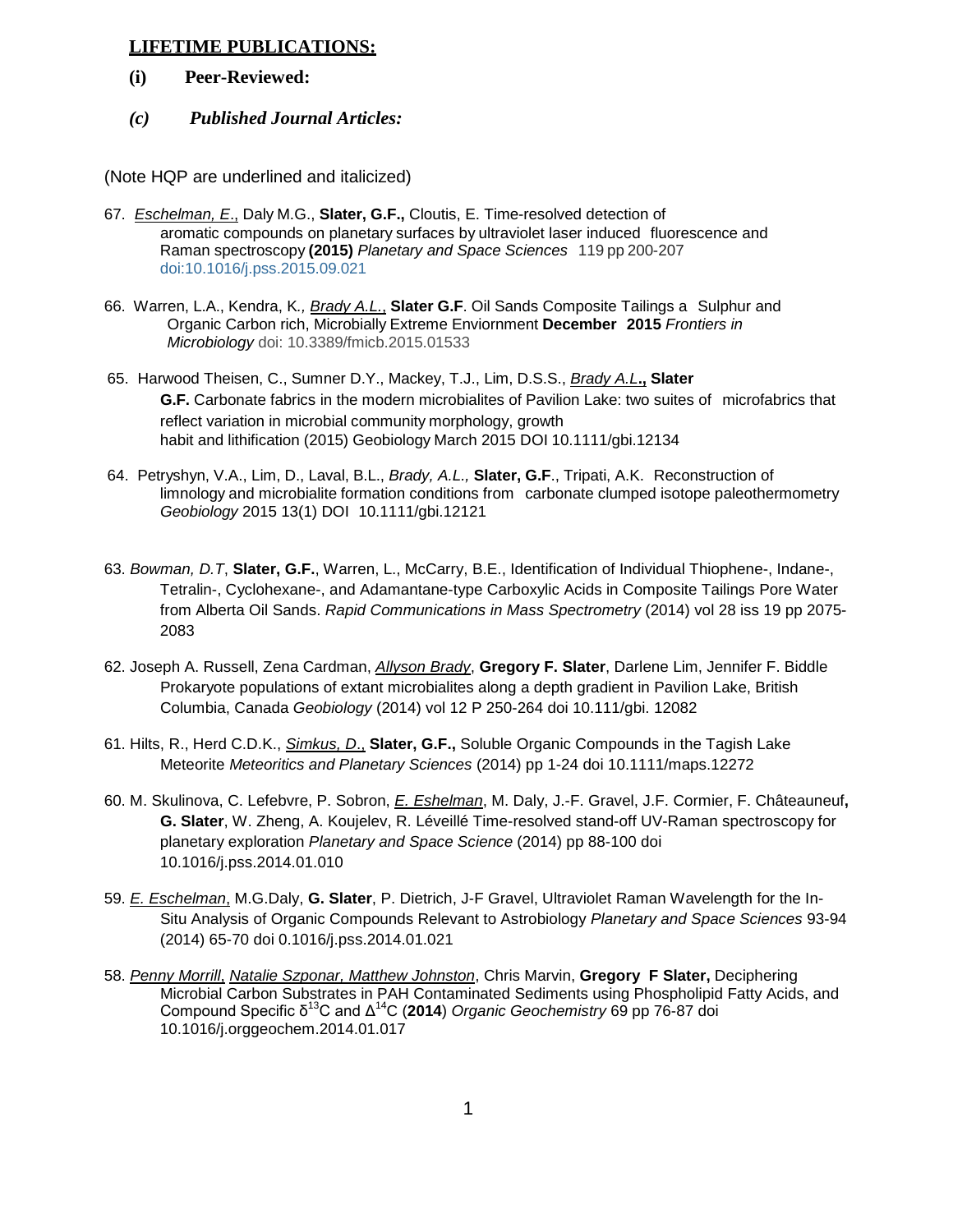- 57. *Brady A.L.,* Laval, B., Lim D.S.S., **Slater G.F.** Identifying seasonal and spatial variation in autotrophic and heterotrophic communities and associated biosignatures in modern, freshwater microbialites (2014) *Organic Geochemistry* **67** pg 8 – 18 [dx.doi.org/10.1016/j.orggeochem.2013.11.013](http://dx.doi.org/10.1016/j.orggeochem.2013.11.013)
- 56. *L.A. Ziolkowski,* N. Mykytczuk, C.R. Omelon, H. Johnson, L.G. Whyte, **G. Slater** Arctic Gypsum Endoliths: A biogeochemical characterization of a viable and active microbial community *Biogeosciences* (2013) 10 7661-7675 doi 10.5194/bg-10-7661-2013
- 55. *Mahmoudi, N.,* Porter, T., Zimmerman, A., Fulthorpe, R., Kasozi, G., Silliman, B., **Slater, G.F.,** Rapid degradation of Deepwater Horizon spilled oil by indigenous microbial communities in Louisiana salt marsh sediments **(2013)** *Environmental Science and Technology* 47, 13303−13312 dx.doi.org/10.1021/es4036072 |
- 54. Mills, C., **Slater, G.F.**, Dias, R., Carr, S., Reddy, C.M., Schmidt, R., Mandernack, K. Microbial community structure and carbon cycling in soil overlying a coal-deb methane seep. *FEMS microbiology ecology* (2013) 84, 474-494
- 53. <u>Lori A Ziolkowski</u>,<sup>1</sup> Jacek Wiezerchos<sup>2</sup>, Alfonso Davila<sup>3</sup> and **Gregory F. Slater**, Natural abundance radiocarbon evidence of active endolithic microbial communities in the Atacama Desert *Astrobiology*  (2013) Volume 13, Number 7, pages 607-616
- 52. Christopher Omelon *Allyson Brady*; **Greg Slater**; Bernard Laval; Darlene Lim; Gordon Southam .Microstructure variability in freshwater microbialites, Pavilion Lake, Canada. *Palaeogeography, Palaeoclimatology, Palaeoecology* 392 (2013) 62–70
- 51*. Brady, A.L*, Druschel, G., Lim D.S.S., **Slater, G.F**., Carbon cycling in carbonate rich, cyanobacteria dominated microbial mats of the Cariboo plateau, B.C. *Geobiology* (2013), 11, 437–456 DOI: 10.1111/gbi.12050
- 50. **Slater G.F.**, *Benson, A.A*, Marvin, C., Muir, D., Siskiwit Revisited: Recent trends in PAH sources to Isle Royal resolved using 14C analysis *Environmental Science and Technology* 2013, 47 5066-5073 DOI <http://dx.doi.org/10.1021/es400272z>
- 49. G. Holland, B. Sherwood Lollar, L. Li, G. Lacrampe-Couloume, **G.F. Slater,** C.J. Ballentine Free fluid habitats can be isolated in deep crustal fractures since the Precambrian *Nature* 497 p 357-360 May 16, 2013 doi: 10.1038/nature12127
- 48. *Mahmoudi, N*., **Slater G.F.,** Juhasz, A.L., Assessing limitations for PAH biodegradation in long-term contaminated soils using bioaccessibility assays *Water, Air Soil Pollution* **(2013),** 224(2): 1411.
- 47. *Nagissa Mahmoudi*, Roberta R. Fulthorpe, Leanne Burns, Silvia Mancini, and **Greg F. Slater** Assessing microbial carbon sources and potential PAH degradation using natural abundance radiocarbon analysis *Environmental Pollution* **2013** vol 175 p 125-130
- 46. Melissa M. Battler<sup>a,\*</sup>, Gordon R. Osinski<sup>a,b</sup>, Darlene S. S. Lim<sup>c,d</sup>, Alfonso F. Davila<sup>c,d</sup>, Frederick A. Michel<sup>e</sup>, Michael A. Craig<sup>a</sup>, Matthew R. M. Izawa<sup>a</sup>, <u>Lisa Leoni<sup>f</sup>,</u> Gregory F. Slater<sup>f</sup>, Alberto G. Fairén<sup>c,d</sup>, Neil R. Banerjee<sup>a</sup>, and Louisa J. Preston<sup>a</sup>, Characterization of the acidic cold seep emplaced jarositic Golden Deposit, NWT, Canada, as an analogue for jarosite deposition on Mars Icarus, [http://dx.doi.org/10.1016/j.icarus.2012.05.015:](http://dx.doi.org/10.1016/j.icarus.2012.05.015) Available online 22 May 2012, ISSN 0019- 1035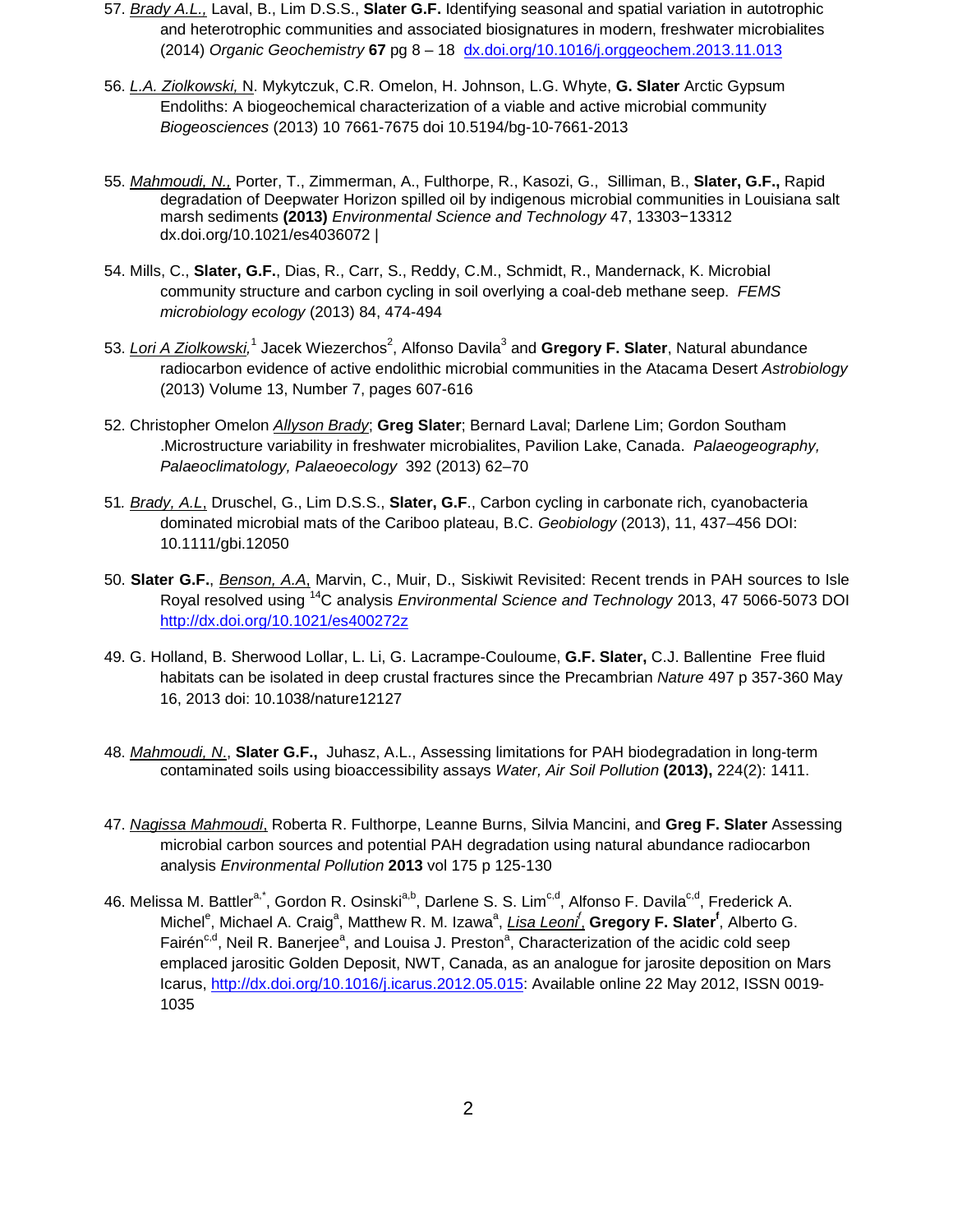- 45. Mailloux, B. J., Dochenetz, A., Bishop, M. E., Dong, H., *Ziolkowski, L. A*., Wommack, K. E., Sakowski, E. G., Onstott, T. C., and **Slater, G. F**., A Carbon Free Filter for Collection of Large Volume Samples of Cellular Biomass from Oligotrophic Waters. (**2012**) *Journal of Microbiological Methods* Vol 90, Issue 3 pp 141-151
- 44. Lim, D. S. S., Abercromby, A.F., Andersen, D., Andersen, M., Arnold, R.R., Bird, J.S., Bohm, H.R., *Brady, A.L.*, Cady, S.L., Cardman, Z., Chan, A.M., Chan, O., Chénard, C., *Cowie, B.R.*, Davila, A., Deans, M.C., Dearing, W., Downs, M., Fong, T., Forrest, A., Gernhardt, M.L., Hawes, I., *Hansen, J.*, Imam, Y., Laval, B.L., Lees, D., *Leoni, L.*, Looper, C., Marinova, M.M., McCombs, D., McKay, C.P., Mullins, G. Nuytten, P., Pendery R., Pike, W., Pointing, S.B., Pollack, J., Raineault, N., Reay, M., Reid, D., Sallstedt, T., Schulze-Makuch, D., Seibert, M., Shepard, R., **Slater, G.F.**, Sumner, D.Y., Suttle, C.A., Trembanis, A., Turse, C., Wilhelm, M., Wilkinson, N., Williams, D., Winget, D.M., Winter, C. A historical overview of The Pavilion Lake Research Project – Analog science and exploration in an underwater environment. **2011** *Geological Survey of America Special Paper 483: Analogs for Planetary Exploration p 85- 116*
- 43. *Mahmoudi, N*., Slater, G.F., Fulthorpe, R. Comparison of commercial DNA extraction kits for isolation and purification of bacterial and eukaryotic DNA from PAH-contaminated soils *Canadian Journal of Microbiology* **2011** v 57 p 623-628
- 42 *Ahad J. M. E*., Ganeshram R. S., Bryant C. L., Cisneros-Dozal L. M., Ascough P. L., Fallick A. E., and Slater G. F. Sources of *n*-alkanes in urbanized estuary: Insights from molecular distributions and compound-specific stable and radiocarbon isotopes *Marine Chemistry* **2011** vol 126 pp 239-249
- 41 Herd, C. D. K. Blinova, A, Simkus, D.N., Huang, Y., Tarozo, R., Alexander , C. M. O'D., Gyngard, F., Nittler, L.R., Cody, G.D, Fogel, M.L., Kebukawa, Y., Kilcoyne, A. L. D., Hilts R.W., **Slater G.F.**, Glavin D.P., Dworkin J.P, Callahan, M.P., Elsila J.E., DeGregorio, B.T., Stroud, R.M. Origin and Evolution of Prebiotic Organic Matter as Inferred from the Tagish Lake Meteorite, *Science* **332**, 1304 (**2011**) DOI: 10.1126/science.1203290
- 40. *Gregg, M*., **Slater, G.F**. A new method for extraction, isolation and transesterification of free fatty acids from archeological pottery **2010** *Archeometry* 52 pp 833-854
- 39. *Ahad, J.M.E.*, Burn, L., Mancini, S., **Slater, G.F**. Assessing microbial uptake of petroleum hydrocarbons in groundwater systems using natural abundance radiocarbon **2010** *Environmental Science and Technology* 44, pp 5092-5097
- 38. *Brady A.,* **G. F. Slater,** C. Omelon, G. Southam, G. Druschel, D. Andersen, I. Hawes, B. Laval and D.S.S. Lim Photosynthetic isotope biosignatures in laminated micro-stromatolitic and non-laminated nodules associated with modern, freshwater microbialites in Pavilion Lake, B.C. **2010** *Chemical Geology* 274 (2010) 56–67
- 37. Christopher T. Mills, Yuki Amano, **Gregory F. Slater**, Robert F. Dias, Teruki Iwatsuki, Kevin W. Mandernack Microbial carbon cycling in oligotrophic regional aquifers near the Tono Uranium Mine, Japan as inferred from  $\delta^{13}C$  and  $\Delta^{14}C$  values of in situ phospholipid fatty acids and carbon sources **2010** *Geochemica Cosmochima Acta*784 p 3785-3805
- 36. Lim, D. S. S., Warman, GL, Gernhardt, ML, McKay, CP, Fong, T, Marinova, MM, Davila, A, Andersen, D, *Brady, AL*, Cardman, Z, *Cowie, B*, Delaney, MD, Fairen, A, Forrest, AL, Heaton, J, Laval, BL, Nuytten, P, Osinski, G, Reay, M, Reid, D, Schulze-Makuch, D, Shepard, R, **Slater, GF**, Williams, D. The Scientific Training of Moon and Mars Bound Astronauts. **2010** *Planetary and Space Science* 58 pp 920-930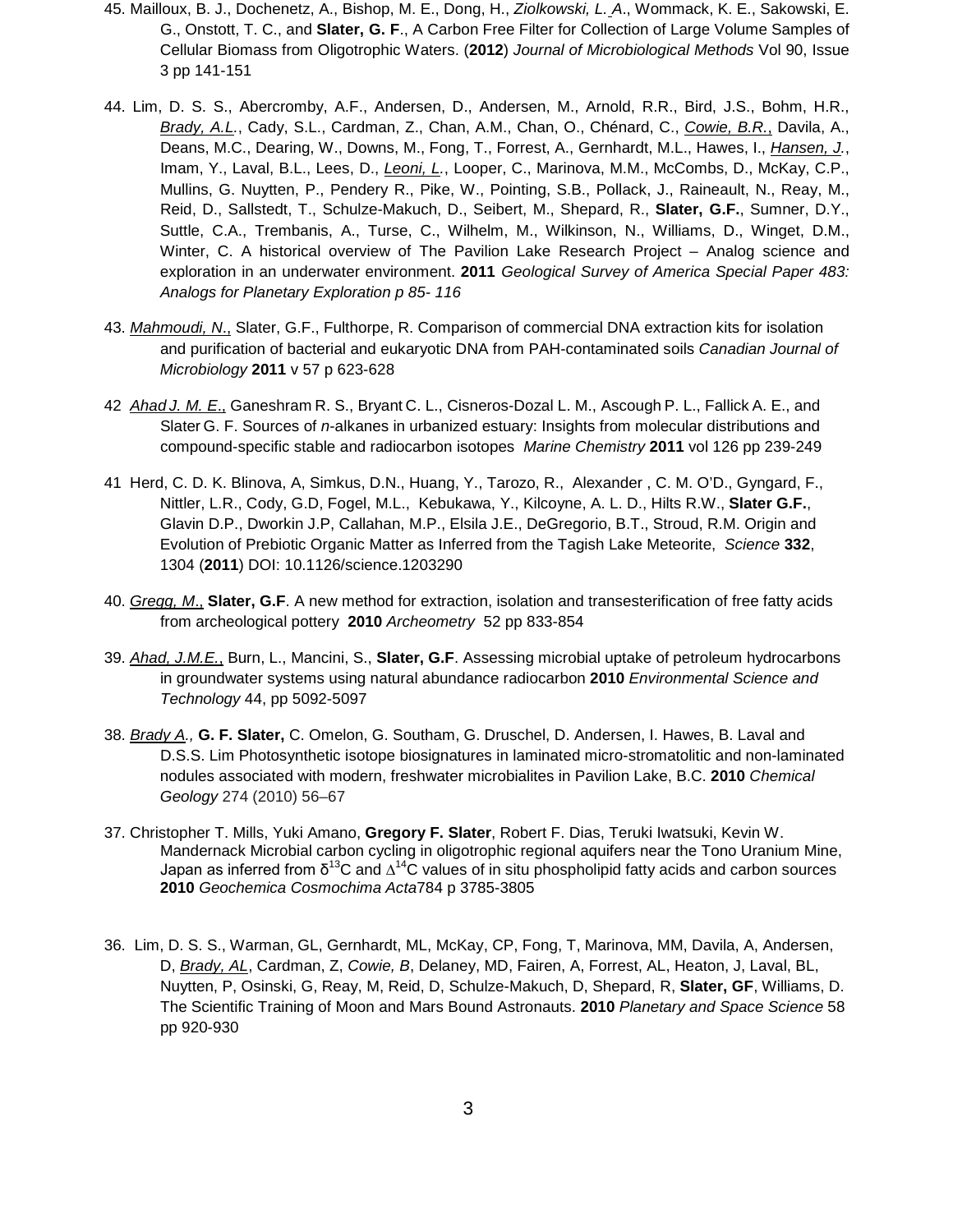- 35. *Cowie, B.R.*, Greenberg, B., **Slater G.F.** Determination of microbial carbon sources and cycling during remediation of petroleum hydrocarbon impacted soil using natural abundance <sup>14</sup>C analysis of PLFA *Environmental Science and Technology* **2010** vol 44 pp 2322-2327
- 34. A.L. Forrest, B.E. Laval, D.S.S. Lim, D. Williams, A. Trembanis, M.M. Marinova, R. Shepard, *A.L. Brady*, **Slater, G.F.**, Gernhardt, M.L. and C.P. McKay Underwater vehicles as analogues for space exploration **2010** *Planetary and Space Science58* 706-716.
- 33. *Brady A.*, **Slater, G.F.**, Lim, D., Laval, B. Carbon sources and cycling associated with the formation of microbialites in Pavilion Lake B.C. **2009** *Geobiology* vol 7, pp 544–555
- 32. **Slater, G.F**. Invited Paper Biosignatures: Interpreting Evidence of the Origins and Diversity of Life **2009** *GeoScience Canada Vol 36, no 4*
- 31 *Cowie, B.*, **Slater, G.F.,** Bernier, L., Warren, L. Carbon Isotope Fractionation in Lipid Biomarkers of Bacteria Native to an Acid Mine Drainage Lake *Organic Geochemistry* **2009** vol 40 pp 956-962
- 30. Darlene S. S. Lim, B. E. Laval, **G. Slater**, D. Antoniades, A. Forrest, W. Pike, R. Pieters, M. Saffari, D. Reid, D. Andersen and C.P. McKay Limnology of Pavilion Lake B.C. - Characterization of a microbialite forming environment *Fundamental and Applied Limnology* **2009** vol 173/4 pp329-351
- 29. Sherwood Lollar, B., Lacrampe-Coulome, G., Voglesoner, K., Onstott, T.C., Pratt, L. **Slater, G.F.** Isotopic Signatures of CH4 and Higher Hydrocarbon Gases from Precambrian Shield Sites: A Model for Abiogenic Polymerization of Hydrocarbons *Geochemica Cosmochemica Acta* **2008** (72) 4778- 4795
- 28. *Gregg, M.W.,* E.B. Banning , K. Gibbs , **G.F. Slater,** Subsistence practices and pottery use in Neolithic Jordan:molecular and isotopic evidence **2008** *Journal of Archeological Sciences 36 pages 937-946*
- 27. *Ahad, J.M.E.*, **Slater, G.F**., Differentiating biotic from abiotic (Fenton's reaction) degradation of toluene: A test of compound-specific stable carbon isotopes *Science of the Total Environment* **2008** 401 pp 194-198 *doi 10.1016/j.scitotenv.2008.02.048*
- 26. **Slater, G.F**, *Cowie, B., Harper, N*., Droppo, I.G. Variation in PAH inputs and microbial community in surface sediments of Hamilton Harbour: Implications to Remediation and Monitoring *Environmental Pollution* **2008** 153 pp 60-70: online doi10.1016/j.envpol.2007.08.009
- 25. Onstott, T.C., Lin, L-H, Davidson, M., Mislowack, B., Borcisk, M., Hall, J., **Slater, G.F.,** Ward, J., Sherwood Lollar, B. Lippmann-Pipke, J., Boice, E., Pratt, L.M., Pfiffner, S., Moser, D., Gihring, T., Kieft, T.L., Phelps, T.J., Vanheerden, E., Litthaur, D., Deflaun, M., Rothmel, R., Wanger, G., Southam, G., *The origin and age of biogeochemical trends in deep fracture water of the Witwatersrand Basin, South Africa,* **2006** *Geomicrobiology Journal* 23 pp 369-414
- 24. **Slater, G.F.,** J. Lippman, C. M. Reddy, G. Lacrampe-Couloume, T.C. Onstott, B. Sherwood Lollar <sup>14</sup>C in Methane and DIC in the Deep Terrestrial Subsurface: Implications for the Timing of Microbial Methanogenesis: **2006** *Geomicrobiology Journal* 23 pp 453-462
- 23. Morrill, P. L.; Sleep, B.; **Slater, G. F.**; Edwards, E. A.; Sherwood Lollar, B. Evaluation of Isotopic Enrichment Factors for the Biodegradation of Chlorinated Ethenes Using a Parameter Estimation Model: Towards an Improved Quantification of Biodegradation. **2006** *Environmental Science & Technology* **40** pp 3886-3892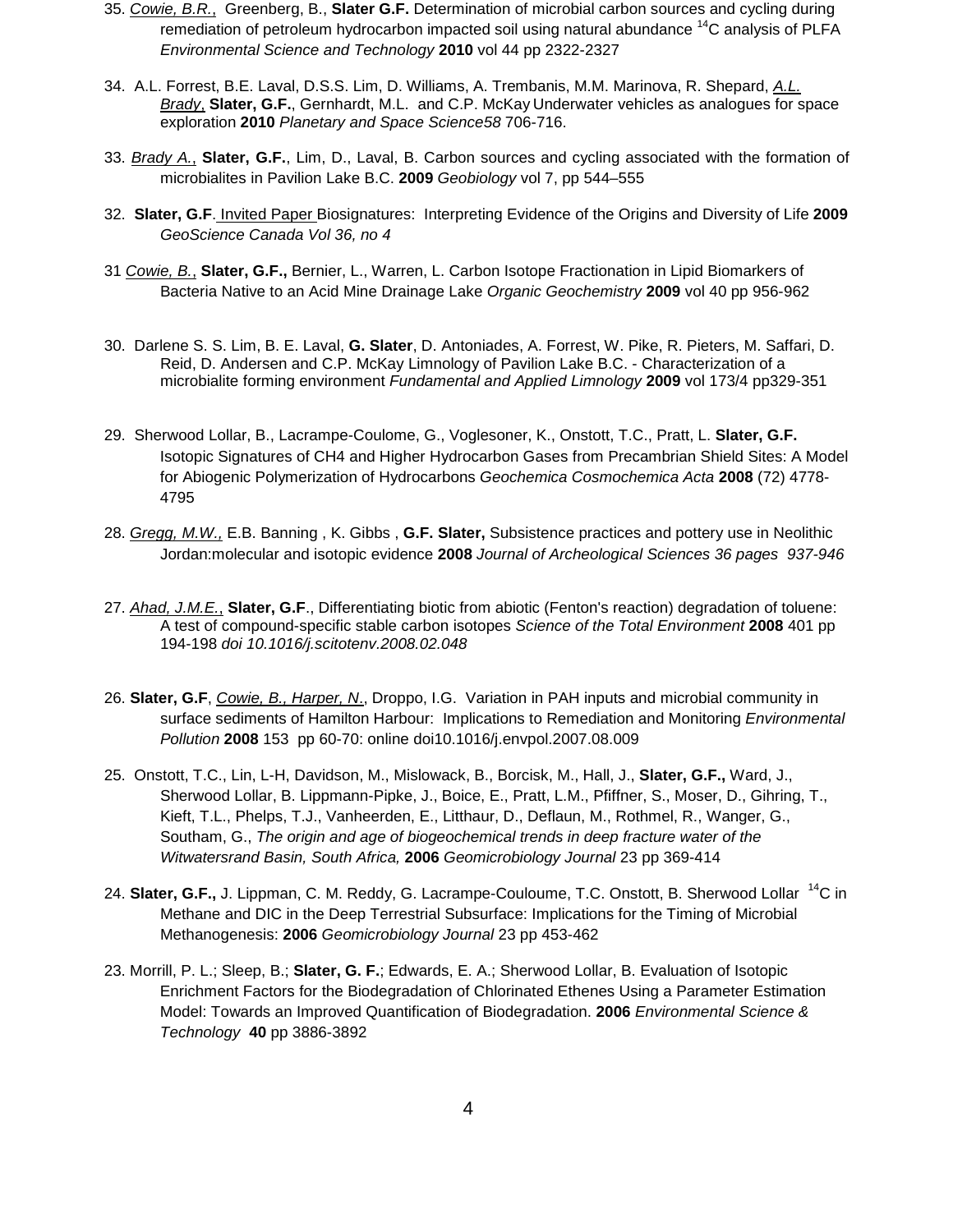- 22. **Slater, G.F.,** Nelson, R.K., Kile, B., C.M. Reddy Intrinsic bacterial biodegradation of petroleum contamination demonstrated in situ using natural abundance, molecular-level 14C analysis **2006** *Organic Geochemistry* **37**, pg 981-989
- *21. Lorraine B. Eglinton, Darlene Lim, Greg Slater, Gordon R. Osinski, Jean K. Whelan and Marianne Douglas Organic Geochemical Characterization of a Miocene Core Sample from Haughton impact structure, Devon Island, Nunavut, Canadian High Arctic 2006* Organic Geochemistry *37 pp 688-710*
- 20. B. Sherwood Lollar, G. Lacrampe-Couloume, **G.F. Slater**, J. Ward, D.P. Moser, L.-H. Lin, and T.C. Onstott, Unravelling abiogenic and biogenic sources of methane in the Earth's deep subsurface **2006** *Chemical Geology*, **226**, 328-339
- 19. *Slater, G.F., White H.K., Eglinton T.I., Reddy C.M Determination of Microbial Carbon sources In Petroleum Contaminated Sediments Using Molecular 14C analysis 2005* Environmental Science and Technology 39, 2552-2558
- *18. P. L. Morrill, G. Lacrampe-Couloume, G. F. Slater, B. E. Sleep, E. A. Edwards, M. L. McMaster, D. W. Major, and B. Sherwood Lollar, 2005 Quantifying chlorinated ethene mass degraded during reductive dechlorination using stable carbon isotopes at Kelly AFB: Comparison to concentrationderived estimates* Journal of Contaminant Hydrogeology *76 279-293*
- 17. Li-Hung Lin, **Greg F. Slater**, Barbara Sherwood Lollar, Georges Lacrampe-Couloume and Tullis C. Onsott **2005** The yield and isotopic composition of radiolytic H<sub>2</sub>, apotential energy source for the deep subsurface biosphere *Geochemica Cosmochemica acta* **69** pp 893-903
- 16 Ward J.A., **Slater G.F.**, Lacrampe-Couloume G., Lin L-H, Bonin A., Bellamy R.E.S., Onstott T.C., Sherwood Lollar B. **2004** Microbial and Hydrocarbon Gases in the Witwatersrand Basin, South Africa: Implications for Deep Biosphere. *Geochemica Cosmochemica acta* **68** (15) 3239-3250
- 15. **Slater, G.F.** *Environmental Forensics* **2003**, 4, 13-23, Invited Article: Stable Isotope Forensics When Isotopes Work (3<sup>rd</sup> most downloaded article in Environmental Forensics for the period 2000-2005)
- 14. **Slater, G.F***.,* Sherwood Lollar, B., Lesage, S., Brown, S. Ground Water Monitoring and Remediation, **2003**, 23 (4) P 59-67 Stable carbon isotopic fractionation during reductive dechlorination of PCE and TCE by Vitamin B-12
- 13. D. P, Moser, T. C. Onstott, F. J. Brockman, J. K. Fredrickson, D. Balkwill, G.R. Drake, S.M. Pfiffner, D.C. White, K. Takai, L. M. Pratt, J. Fong, B. Sherwood Lollar, **G.F. Slater**, T. J. Phelps, Nico Spoelstra, M. DeFlaun, G. Southam, A.T. Welty, B. J. Baker, J. Hoek *Geomicrobiology Journal*, **2003**, 20, 517- 548 Temporal Shifts in the Geochemistry and Microbial Community Structure of an Ultradeep Mine Borehole Following Isolation
- 12. Schüth, C.; Bill, M.; Barth, J.A.C.; **Slater, G.F.**; Kalin, R.M.: Carbon Isotope Fractionation during Reductive Dechlorination of TCE in Batch-Experiments with Iron Samples from Reactive Barriers. **2003** J. Contam. Hydrol., 66, (1-2), 25-37.
- 11. **Slater, G.F**., Sherwood Lollar B., R. Allen King, S. O'Hannesin, Isotopic Fractionation during reductive dechlorination of TCE by zero valent iron: Influence of surface treatment. *Chemosphere* **2002**, 49, 587-596
- 10. Sherwood Lollar, B., Westgate, T., Ward, J., **Slater, G.F**., and Lacrampe-Couloume, G. Abiogenic Formation of alkanes in the Earth's Crust as a Minor Source for Global Hydrocarbon Reservoirs. *Nature*, **2002**, 416, 522-524,